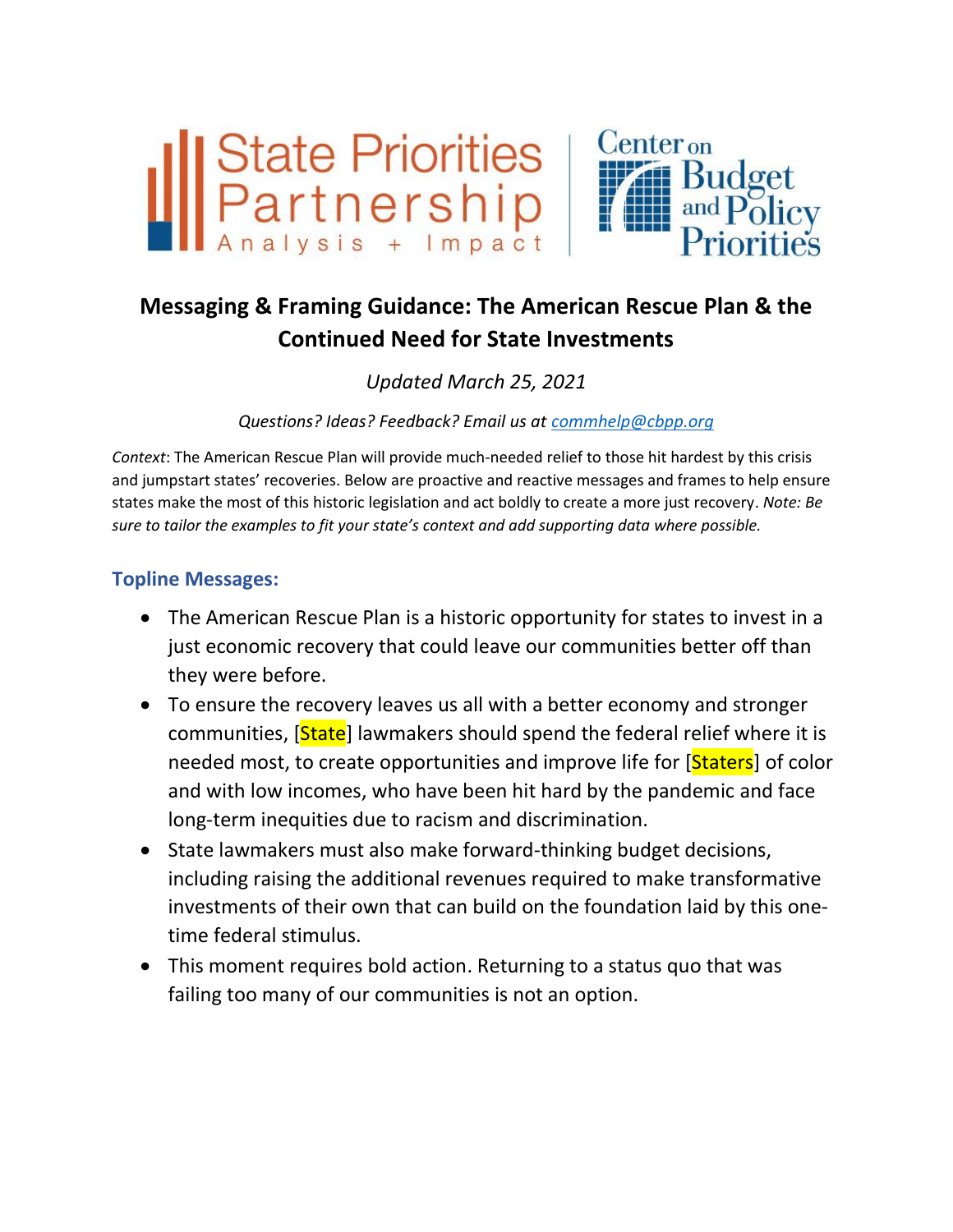# **Proactive Messages:**

# **Implementing federal relief**

### **Lawmakers must spend relief where it's most needed**

The American Rescue Plan is providing [State] with a historic opportunity: State and local lawmakers can use this substantial federal aid to help communities hit hardest by the pandemic and address the longterm inequities that have kept too many people of color, women, and those paid the lowest wages from reaching their potential. To ensure these federal dollars strengthen [State]'s families and its economy, lawmakers should:

- 1. Target aid to the essential workers, communities of color, households with low incomes, and others most affected by this crisis through investments in [insert programs and/or services e.g. Medicaid expansion, cash assistance, etc.
- 2. Advance long-term equitable policies, like [e.g. state Earned Income Tax Credits that offset pay and tax inequities, state-funded rental assistance, etc.
- 3. Protect state finances for long-term economic growth and opportunity by [e.g. raising revenue] via wealth taxes, closing corporate tax loopholes, etc.]

**Robust state investments must be sustained to mitigate the crisis and foster an inclusive recovery** It remains critical for **[State]** lawmakers to enact an equitable budget that strengthens programs that help families make ends meet, businesses reopen, and students return to classrooms. That means **[State]**'s current budget must include investments in **[XYZ**]. When coupled with the incoming federal stimulus dollars, these investments are essential for states to respond to the current crisis and set the stage for a more inclusive recovery.

*Note: For information on the timing of federal relief, refer to the Center's [Implementation Grid](https://drive.google.com/file/d/1BfCO9V5l4IeA1RXfaahXmKZ-VHEc8lLT/view) on the [America Rescue Plan.](https://drive.google.com/file/d/1BfCO9V5l4IeA1RXfaahXmKZ-VHEc8lLT/view)*

### **Building the will to raise state revenue**

### **It will take all of us to rebuild**

A just recovery requires *everyone* to invest in our shared future. Federal lawmakers have already committed to historic investments in our recovery – now it is up to their state counterparts to enact their own investments in a better future. Similarly, essential workers and local businesses have made significant contributions throughout this crisis – now wealthy households and profitable corporations need to pay their fair share.

- The American Rescue Plan is a significant step in the right direction, but because its provisions are temporary, state lawmakers still have essential roles to play today and in the years ahead. Now more than ever, [State] must make investments that strengthen schools in communities of color, repair often-neglected infrastructure, boost opportunity for those struggling to make ends meet, and build an economy that works for everyone.
- To make transformative, forward-thinking investments, [**State**] lawmakers must ensure that wealthy households and profitable corporations – many of whom gained financially during the COVID-19 recession – pay their fair share. Raising taxes on high incomes, wealth, and highly profitable corporations will allow [**Staters**] to come together to help the hardest hit communities, especially communities of color. It would also mean we'd have enough revenue to [X policy goal] and [Y policy goal] instead of cutting services and laying off workers, which would help rev up the state's economic engine.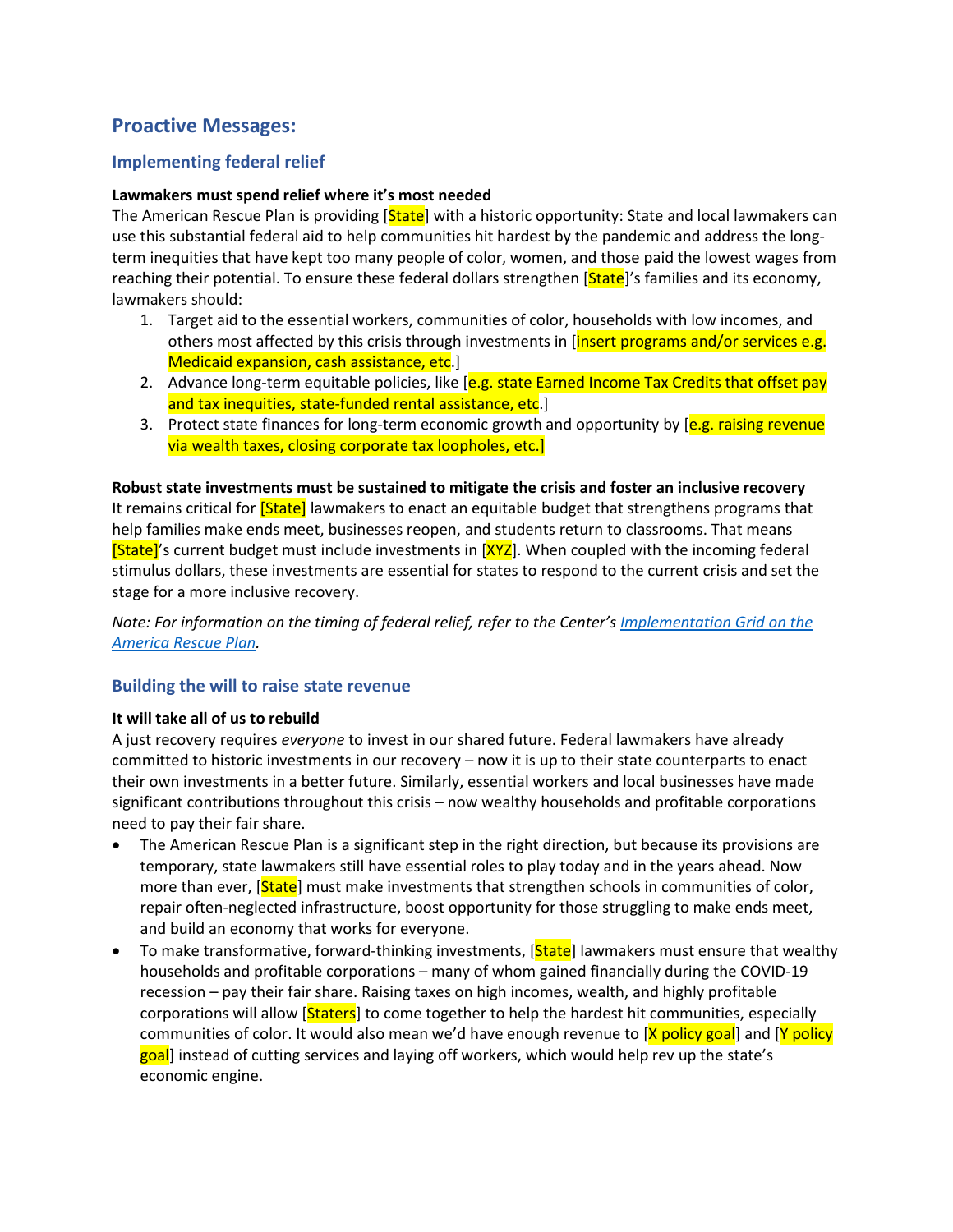#### **The status quo won't cut it – we must rebuild an inclusive economy that benefits all of us**

The American Rescue Plan will allow us to address the state's most pressing needs, but it will *not* undo the systemic issues and racist policies that made this crisis so much worse for [Staters] of color and [Staters] with low incomes. Barriers to economic stability and health existed before COVID-19 for Black, Brown, Indigenous, and immigrant communities. [State] lawmakers cannot rely on the federal government to make up for years of state cuts to [**programs**] and the state's failure to invest in too many communities. Nor can these temporary federal dollars make up for all the resources drained from our communities to hand out tax cuts and tax breaks to the wealthiest households and most profitable corporations.

#### **We can't afford to make the same mistakes again**

[State] [only recently recovered/ still has not recovered] from the Great Recession of more than a decade ago. From that slow and difficult recovery, we learned that the best way to get the economy moving again is *not* through tax cuts for the wealthy or budget cuts to critical public services – it is through strong public investments in the services communities rely on and the people who are struggling to make ends meet. Raising revenues for investments that keep families in their homes, workers employed, students enrolled in college, and businesses open is like giving gas to the economy's engine. [State] can speed up this recovery and build for our future by investing in [XYZ] and expanding programs that will help families achieve security, [value], and [value].

#### **Federal relief is already helping. When will [Staters] see their state lawmakers' impact?**

Just [X weeks/months] after its passage, the new federal relief package is already showing [Staters] what it looks like when government invests in everyday people and their communities. Many [Staters] have already received their much-needed stimulus checks, and in the months ahead, more parents will see their children return to affordable child care and better-funded schools; more small business owners will receive the relief needed to reopen; and more people with low incomes will continue to receive assistance with rent and groceries. But because the federal relief provides only a short-term stimulus, [State] and local lawmakers must make and sustain their own investments – both as a response to COVID-19 and for the state's long-term economic health.

### **Reactive Messages:**

#### **Opposing flat state budgets**

This could look like someone saying, "State revenues are stronger than expected and we may receive more federal aid than we are even able to use. There is no need for us to raise new revenues right now. We need to focus on how we can spend what we already have."

*Our Response 1*: The American Rescue Plan is a historic and much-needed response to a global pandemic and economic downturn that will shape America's future for years to come. In the short term, the federal relief will help many [**State**] families recover from months of lost wages and overdue rent. It will help **[State]** students catch up and then gain new ground in their classrooms. And it will help **[State]** businesses reopen to their returning and new customers.

But this stimulus will run out, leaving the effects of the tax and budget choices that we make today in full view. [State] lawmakers cannot rely on federal relief alone to respond to this crisis. They must make their own long-term investments in our communities and infrastructure to ensure everyone – Black, Brown, and Indigenous people; immigrants; and others – recovers from this crisis together. What's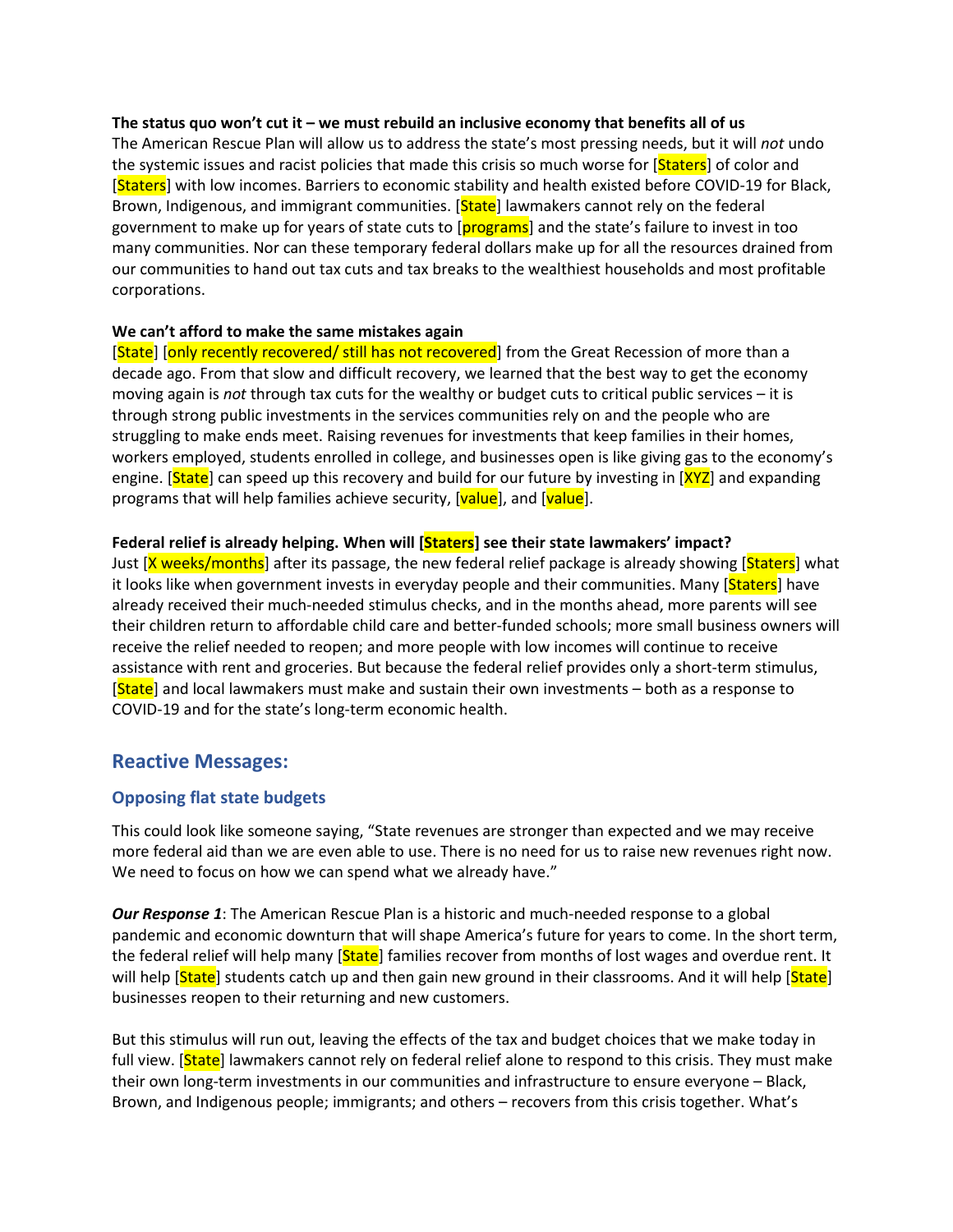more, federal aid will help us out of the crisis, but it can't reverse the harm done to our families and communities from decades of *[budget cuts to/underinvestment in]* critical public services like schools, health care, and higher education.

## **Opposing tax cut proposals**

This could look like someone saying, "The federal relief prohibits states from cutting taxes, regardless of whether it makes sense for a state to do so to stimulate spending and create new jobs. The federal plan is an intrusion into state policy, and we will not allow Washington, D.C. to dictate whether our residents, businesses, and economy would benefit from tax cuts or where we should spend our stimulus dollars."

*Our Response*: The American Rescue Plan was designed with guardrails that ensure states are investing the federal dollars in the families, businesses, communities, and infrastructure most impacted by the COVID-19 crisis. The federal law does *not* prevent [State] lawmakers from using our state dollars to pay for tax cuts; they'd merely have to return the equivalent amount of federal aid. Regardless, lawmakers who choose to cut taxes for the wealthy instead of making investments in our hardest-hit communities are not prioritizing our state's recovery. Tax cuts for the few will require everyone else to pay more – especially those with the lowest incomes – and take away funding from critical public services like education and public health, despite their importance to [State]'s health and the economic recovery.

# **Messaging from the State Priorities Partnership**

#### **DC Fiscal Policy Institute**

- [Revenue Talking Points](https://docs.google.com/document/d/1A-1APaGJjrAvXKXC0lZywfv3UowyG_d4hOfUG9zQImM/edit)
- **[Revenue Responses to Critics](https://docs.google.com/document/d/1OGxLs5mVMLw5AayGNd4RgVgw1lxZI0oqA6H2dSHD5IQ/edit)**

### **Policy Matters Ohio**

• [Blog on ARP: Recovery from the Ground Up](https://www.policymattersohio.org/blog/2021/03/23/recovery-from-the-ground-up)

# **Other CBPP Resources on the American Rescue Plan**

- [Implementation grid l](https://urldefense.com/v3/__https:/cbpp.us10.list-manage.com/track/click?u=fcb519d4a06d032e8e2bbf63f&id=bde91899cf&e=f335f419a4__;!!OXx53w!g66Fr2U1jnEiUXvfr7gQHBMe01Fe7UJT9yNb7J-1_v9QDNzvXwgsfoatkmKqBQ$)aying out major provisions in the American Rescue Plan, state implementation considerations (if any), information on timing, and links to resources to learn more.
- CBPP's paper summarizing the [American Rescue Plan Act,](https://urldefense.com/v3/__https:/cbpp.us10.list-manage.com/track/click?u=fcb519d4a06d032e8e2bbf63f&id=707698e202&e=f335f419a4__;!!OXx53w!g66Fr2U1jnEiUXvfr7gQHBMe01Fe7UJT9yNb7J-1_v9QDNzvXwgsfoaZMF9O1Q$) which includes state data on how many people will benefit from certain provisions.
- CBPP's blog on the American Rescue Plan's [important protection against state tax cuts,](https://365cbpp-my.sharepoint.com/personal/hsawyer_cbpp_org/Documents/Rescue%20Plan%20Protects%20Against%20Using%20Federal%20Dollars%20to%20Cut%20State%20Taxes) and why such policy would be a mistake.
- David Super, formerly at CBPP and now a Georgetown University Law professor, wrote in a Washington Post op-ed [about the poor legal case](https://www.washingtonpost.com/outlook/2021/03/24/pandemic-aid-tax-cuts-constitution-federalism/) 21 state attorneys general have presented against American Rescue Plan's tax cut provision.
- CBPP webinar on implementation of the American Rescue Plan: You can access the Zoom recording [here](https://cbpp.zoom.us/rec/share/Ekjb_iu6P9V1CEbQJAXRhXFz0VPJJg6D8_Jdu6m08iSh_m__vTiCkMg0hjJXXJUB.4HRr6YHcfAhSzkTG) and the slides [here.](https://drive.google.com/file/d/139a0O6fGwgR6rBsr8NYR0VRpjJ_Z98Nw/view) (The passcode for the recording is: ARP2021!) Please do not share the recording or slides beyond your organization or trusted partners.
- Housing policy resources mentioned on the webinar, including the U.S. Department of the Treasury [FAQ o](https://urldefense.com/v3/__https:/cbpp.us10.list-manage.com/track/click?u=fcb519d4a06d032e8e2bbf63f&id=409cfca543&e=f335f419a4__;!!OXx53w!g66Fr2U1jnEiUXvfr7gQHBMe01Fe7UJT9yNb7J-1_v9QDNzvXwgsfob8f03gpA$)n the Emergency Rental Assistance Program; Urban Institute Emergency Rental Assistance [Priority Index](https://urldefense.com/v3/__https:/cbpp.us10.list-manage.com/track/click?u=fcb519d4a06d032e8e2bbf63f&id=b54085b2a0&e=f335f419a4__;!!OXx53w!g66Fr2U1jnEiUXvfr7gQHBMe01Fe7UJT9yNb7J-1_v9QDNzvXwgsfoYwAzCs2A$) that emphasizes an equitable approach; a report by the [National Low Income Housing](https://urldefense.com/v3/__https:/cbpp.us10.list-manage.com/track/click?u=fcb519d4a06d032e8e2bbf63f&id=cfb11840c0&e=f335f419a4__;!!OXx53w!g66Fr2U1jnEiUXvfr7gQHBMe01Fe7UJT9yNb7J-1_v9QDNzvXwgsfobvpET_3A$)  [Coalition](https://urldefense.com/v3/__https:/cbpp.us10.list-manage.com/track/click?u=fcb519d4a06d032e8e2bbf63f&id=cfb11840c0&e=f335f419a4__;!!OXx53w!g66Fr2U1jnEiUXvfr7gQHBMe01Fe7UJT9yNb7J-1_v9QDNzvXwgsfobvpET_3A$) on rental assistance for rural communities; and the [Housing Equity Framework](https://urldefense.com/v3/__https:/cbpp.us10.list-manage.com/track/click?u=fcb519d4a06d032e8e2bbf63f&id=6f9f35d6b8&e=f335f419a4__;!!OXx53w!g66Fr2U1jnEiUXvfr7gQHBMe01Fe7UJT9yNb7J-1_v9QDNzvXwgsfoY28IZyRQ$) that